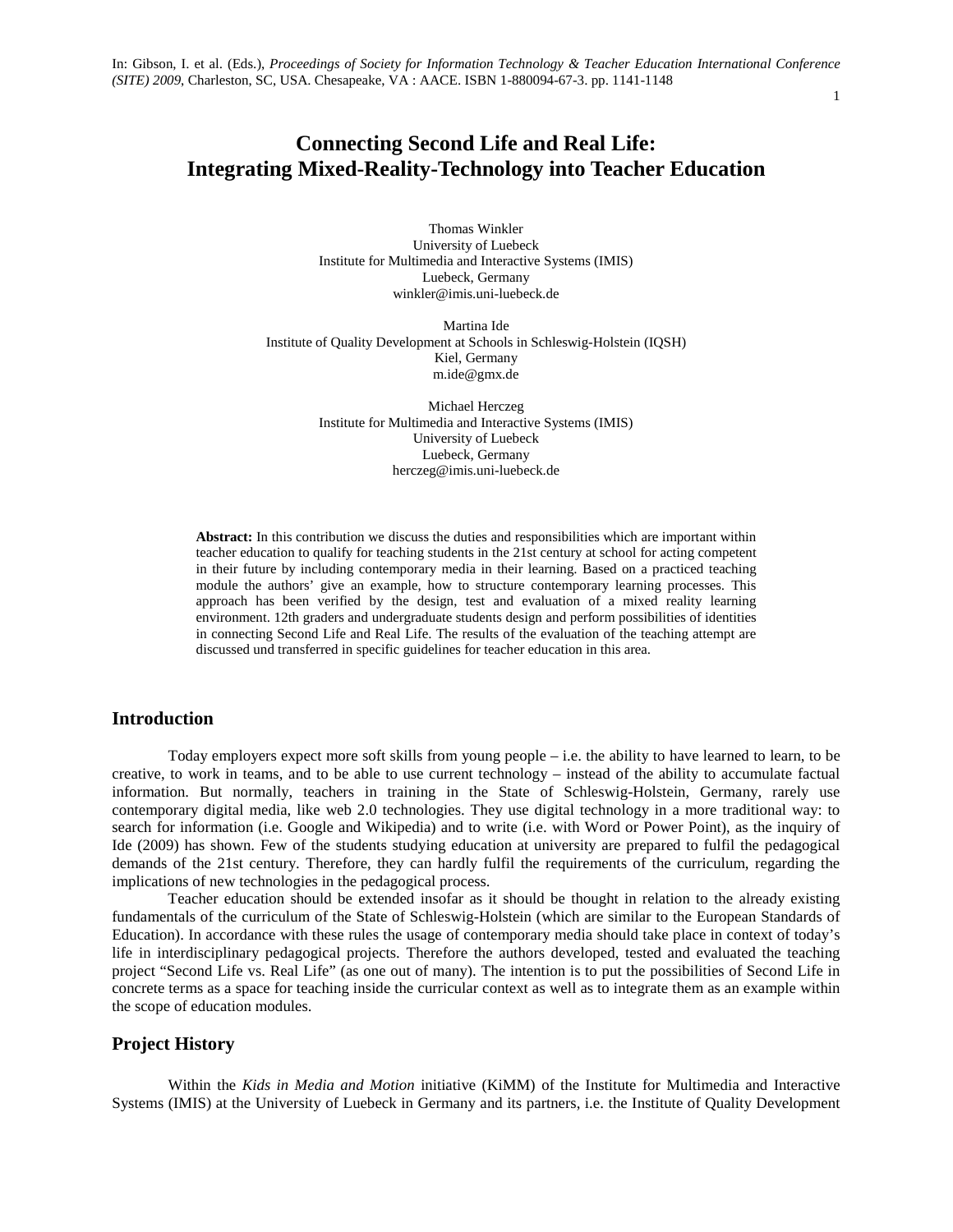at Schools in Schleswig-Holstein (IQSH), a team of university researchers and students together with researchers at institutes of teacher education and school teachers develop new scenarios and applications for technology supported learning and modules for teacher education. The aim of KiMM is to establish pedagogical models and technological tools to use for the acquisition of body- and space-related digital media literacy. The research- and transfer-oriented initiative promotes holistic, project-oriented, interdisciplinary learning, as well as creative and artistic use of digital media. New interfaces for human-computer interaction (HCI) specialized for a K-12 target group are developed in an iterative process by scientists, teachers and children at school together.

One of the aims the teaching scenarios focus on is to guide the development of the children's and youngsters' identity and self-perception. The core aspect in developing, testing and evaluating interactive 3Dinternet worlds with non-standard interfaces in teaching scenarios for the above-mentioned purpose has shifted from a wide mix of applications to a single application: Adobe Atmosphere & Avatar Lab & AtmoRob since 2001 (Winkler & Herczeg, 2004), 3D-KiMM Studio & MiRI since 2004 (Winkler, Goldmann, Herczeg, 2007), to Second Life since 2007. With Second Life we found the most cost-efficient digital learning tool which is easily connectable to also cost-efficient body- and space related interfaces, such as the Wiimote controller or a dance mat.

### **Related Work**

The main reason why we use Second Life for teaching is that we see the possibilities to create linked to the physical. Usually students are sent to use prefabricated rooms within a digital world (Antonacci & Modaress, 2005; Dickey 2005; Crider 2006, Lim & Edirisinghe 2007). Looking at these rooms of virtual schools and universities in Second Life, it is obvious that it follows in almost any case the idea of ex-cathedra teaching, with students learning mainly passively, except talking to each other. Thus, only information is presented, predominantly in ways of language, text, image, video-tape, or 3D-animations. Consequently, innovative learning arrangements are lacking, such as multi-codal and multi-modal designing, self-directed research and exploring as well as collaborative, topicoriented, subject-connected learning contextualized according to real, everyday needs.



Fig. 1: *Baywatch*, Pfarrplatz, Linz, Austria Fig. 2: *Baywatch* in Second Life



Our main pedagogical aim is oriented towards artful and contemporary approaches to the phenomenon of systems like Second Life at the verge of the 21st century, as for example presented at *Ars Electronica* in Linz, Austria (2007), combine the physical with the digital realm in the sense of an interactive mixed reality installation (Winkler, Ide-Schoening, Herczeg, 2008). Concerning *Baywatch,* the physical reality of the urban sphere (Fig. 1) emerges with the virtual Second Life world (Fig. 2) designing an artificial scenario created within both worlds: the beach. The avatars moving around within the scenario are perceived in the real world by acoustic and visual signals; they move around in the virtual and the physical world simultaneously (Kuka, 2007). Traces of these movements can even be perceived in the physical world/reality, e.g. a wave in a basin triggered off by a hint of a movement at a market place in the town of Linz. At this beach event, it is even possible for people walking by to participate in Second Life via provided notebooks, closing this circle of communication between real and virtual space. Thus, Second Life was opened up to the physical sphere in order to allow people in the physical world to take part in Second Life. In the process of overlapping or intertwining of both realities a new space emerges - that of a combined reality.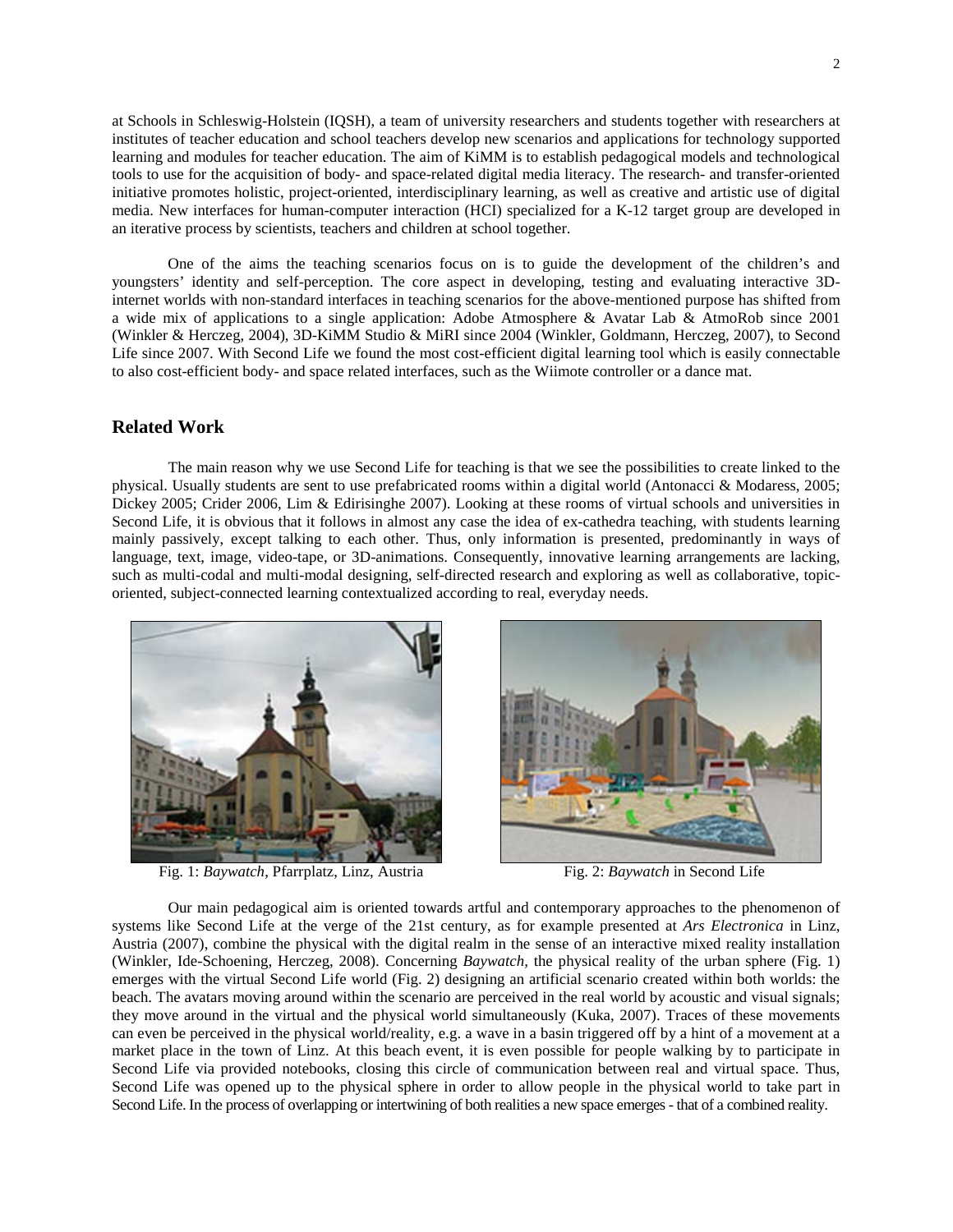## **Teaching in the 21st Century with Contemporary Media**

#### **Today's teaching**

Learning constitutes itself from the intentional learning and the incidental and implicit learning. Learning is the individual or collective acquisition of spiritual, physical and social knowledge and skills or abilities. The ability to learn is also the pre-condition for education, which is a reflective relationship to one's own self, to other people and the world. *Mathetics* is the science of learning (Papert, 1997; von Hentig, 1985). Today, mathetics includes every kind of learning, with or without teacher.

As a consequence, the teaching person is not the leader of the student, but an adviser (guide on the side). In the foreground there is a social-constructivist understanding of learning, which is seen as an active and selforganized (autopoietic) process in which the individual realities are *constructed* in relation with the social communicative context by the people themselves. For the teaching person it is therefore important to commit himself to a relativistic point and to be asked to an attitude, which questions former pedagogical concepts critically. As a conclusion that means to see teaching especially as a structured and comprehensive chance for the learners.

#### **New media and teaching**

Modern and digitally extended learning environments (web 2.0 learning environments, i.e. Moodle, as well as mixed-reality learning environments, i.e. *Second Life* with tangible interfaces) allow the necessary differential experience of the student acquiring the world in the sense of a critical and constructive reflection towards her self and towards current societies. By integrating digital media in learning processes a change in the current learning culture follows which means that learning will be a decontextualisation of knowledge by multiple perspectives and contexts and can be reflected and structured in an active and self-organized way, co-operative with others.

### **Teaching and Second Life**

#### **Second Life as socialware**

The company Linden Research provides free access to a basic version of Second Life, which was used by the students. The involved teaching institution rented a spot in Second Life<sup>[1](#page-2-0)</sup>. The three-dimensional virtual world on the web does not provide a plot or a story leading to a specific goal. Whatever the user's goal is - it is up to the user himself what to do with one's "second life". Second Life provides a wide range of possibilities to create and develop one's own virtual world by designing and programming individual objects which constitute one of Second Life main assets. Linden's 3-dimensional editor and its programming language Linden-Script provide a wide range of possibilities to define and create the content according to individual goals (Nusch, 2007).

Second Life is designed as a medium for collective communication and interaction. It is not important to define a specific aim beforehand as nobody overpowers the other. One of the main assets of Second Life is that user groups create their world interactively in a never-ending circle of collaborative design. Due to its structure of media Second Life fosters *swarm intelligence* in the sense of collective intelligence (Kerckhove, 2007). The principle of non-hierarchical structures facilitates dynamic, self-directed behavior and learning which is structured according to the "creator's" concepts. Flexibility and plurality of the teaching model optimize interaction and provide a potential for a constructive transformation of pedagogical processes within single learning communities.

#### **Second Life as digitally augmented learning space**

Second Life itself mirrors the ideas of the 1980s and 1990s: the simulation of reality as a virtual world. However, the beginning of the  $21<sup>st</sup>$  century is shows new radical forms of computer-based interaction where the

<span id="page-2-0"></span> <sup>1</sup> http://slurl.com/secondlife/European %20University%20II/85/124/27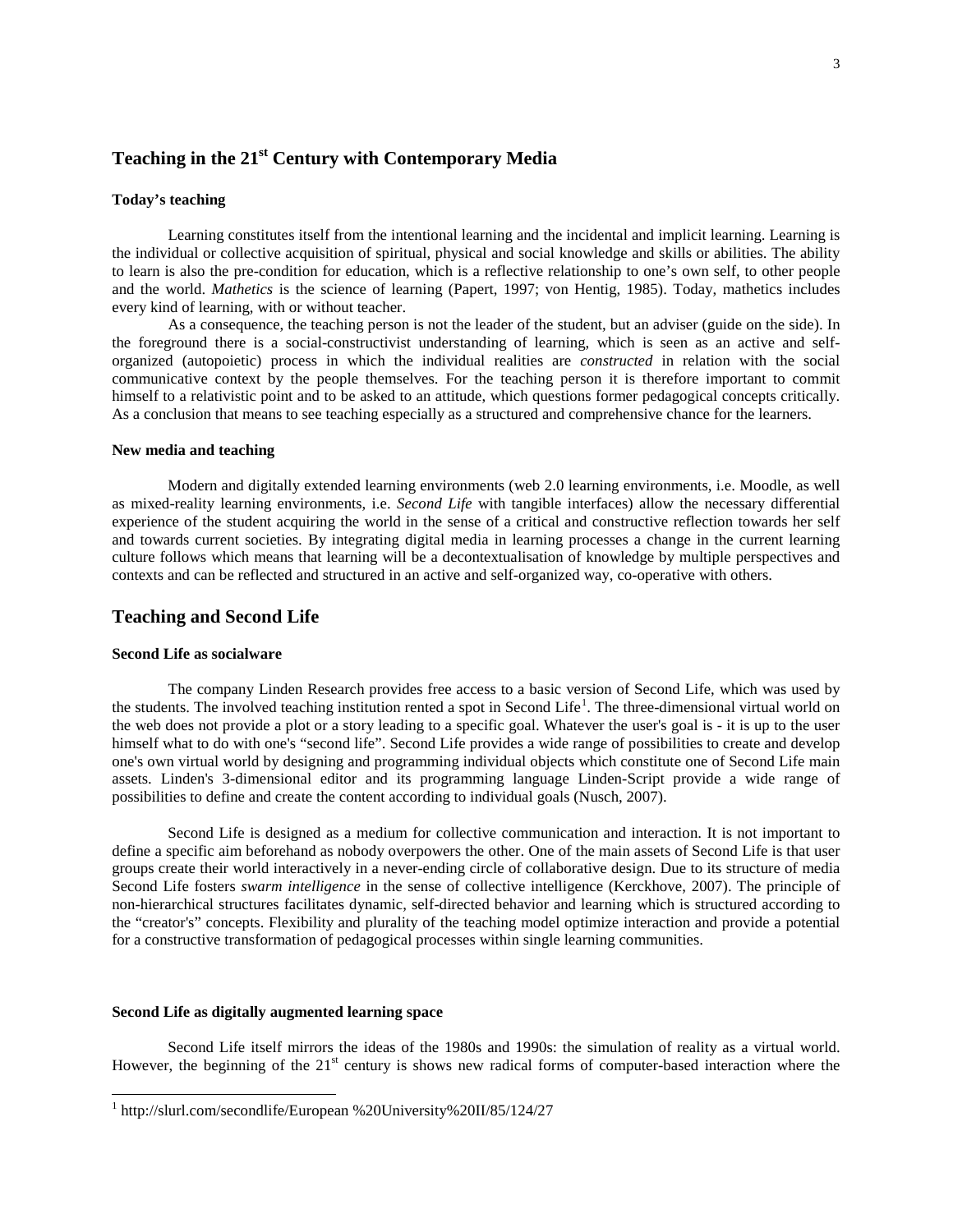physical world is augmented digitally (digitally augmented reality, ubiquitous computing, tangible, ambient and mobile media).





Fig. 3: dance mat Fig. 4: Performing Herma, Hypolyta and Helena (with Wiimote controller)

Virtual and digitally augmented worlds are very different concepts: in virtual reality, users are placed mentally within the digital simulation whereas in augmented reality they interact within the physical space (Winkler, Ide-Schoening, Herczeg, 2008).

Within a typical virtual reality system, users act exclusively in virtual space without regard of their physical existence. Contrarily, within the digitally augmented physical space, users act instantaneously and directly in the real-physical world, which is extended and enriched by digital information. Therefore, we programmed new bodyand space-related interfaces to extend the physical world around Second Life: tracking of whole-body movements in the physical space by Wiimote controllers and a dance mat. Thus, new forms of learning spaces are integrated into the lessons. The students have the possibility to move through physical and digital spaces at the same time and to interact in them simultaneously.

### **Conception of a Teaching Model for a Teaching Module**

#### **New forms of teaching by means of digitally augmented learning spaces**

In an interdisciplinary lesson project of arts and computer sciences it is shown how Second Life, augmented by physical interfaces, can be the possibility and an area of reflection for a contemporary dealing with identity constructions. To design a narration on the one hand and to program a space for action with Second Life and alternative interfaces on the other hand, this kind of concept needs not only new and different thinking models. Moreover it focuses on adequate possibilities of communication, reflection and presentation for the project's process character.



With the learning platform *Moodle* a place for work and discussion is introduced – as an extension of the learning space in schools – in which students and teachers can work on a project's content, ideas and sketches from every place asynchronously. Additionally a parallel communication is possible in Second Life. With this, different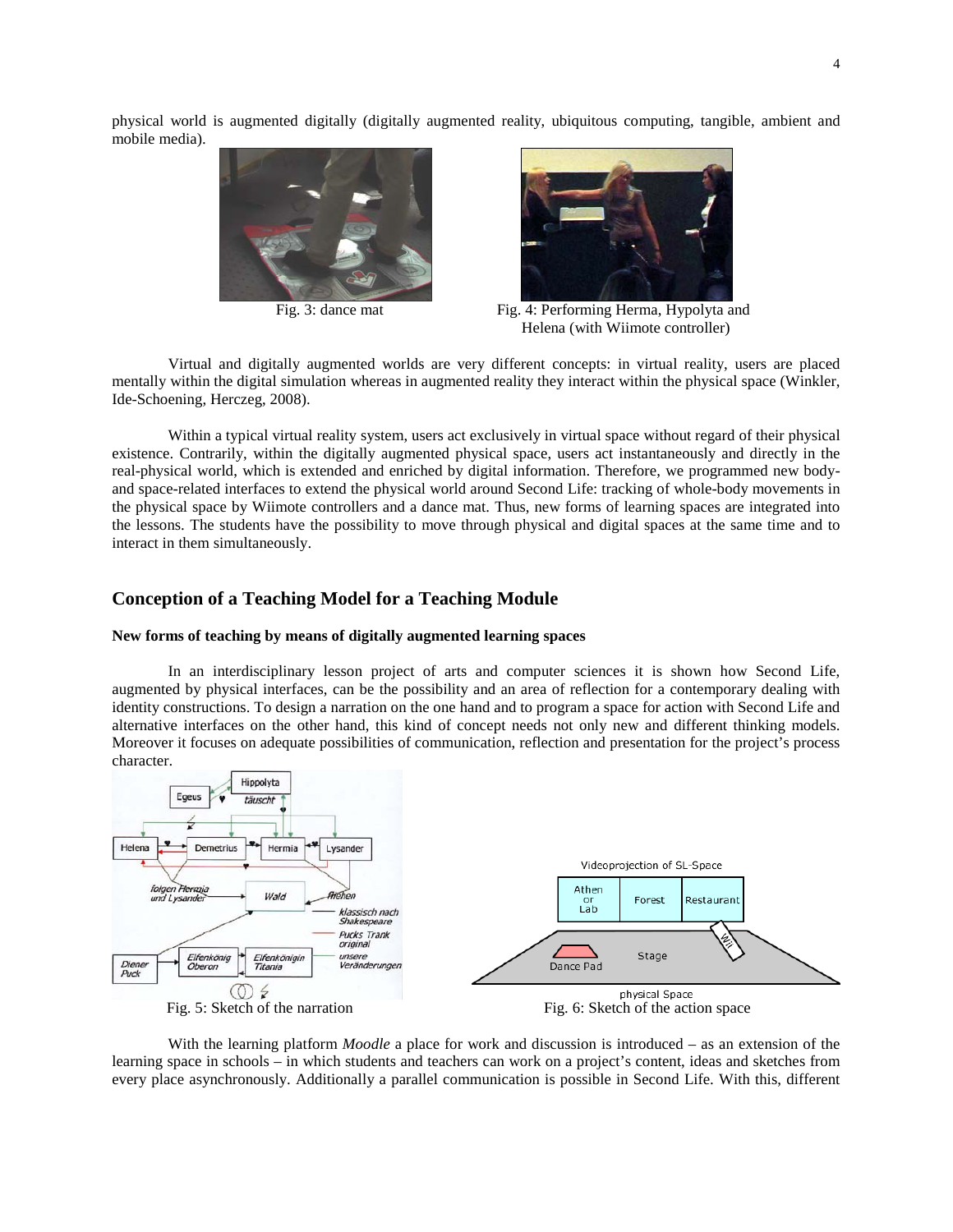competences are strengthened and supported: self-organized and self-determined work as well as interdisciplinary cooperation in a team.



 Fig. 7: The learning management system Fig. 8: Designing possibilities to combine Moodle widens the geographic learning space the physical with the digital



#### **The connection between the construction of identity and technology**

The use of digital media in the process of teaching, for example the project Second Life vs. Real Life, a performance designed by students of a 12th grade (18 years old) of the Carl-Jacob-Burckhardt-Gymnasium in Luebeck (a municipal high school) in co-operation with students (informatics) at the university in Luebeck shows that the tension between learning and identity can initiate a critical potential for self-organized learning. A new form of teaching and learning is created in a complementary and multiply adjusted crossing of physical (stage) and digital spaces (Second Life) following the horizon of senses and the way of interpreting by the learner. A behavioral scope is opened from former life experiences to other identity concepts, which is formed by variety, complexity, discontinuity and flexibility. This learning space makes it possible to get to know other ideas of reality and try to act them out.

With this the mixed-reality-learning space allows a breaking-up and reconstruction of perspectives on a subject. For example a classical theater play by William Shakespeare (Midsummernight's Dream) can function as the starting point for the designing of a story space (as a mind map of topic modes). By means of non-linear narration structures, the constellation of characters and the plot (classic, anti-classic or contemporary) are weaved together, layered, overlapped, broken or extended. By the learners the plot then is understood as a passable, moredimensional space, which opens a self-driven navigation between the physical and digital world.



 Fig. 9: A student controls her avatar Fig. 10: Students playing a role and by body movement (projection in the middle) themselves simultaneously



To tie the main conflict of the Shakespeare pattern to current communication structures, on the one hand the students consciously act in the medium of performance. Not the stories or the roles are in the foreground, like in the theater, but the actions, movements and processes which are focused on the situation and plot. Four main elements come into play here: time, space, the students' bodies and the relationship between the students and the audience of the performance. Even if the performance follows a precise dramaturgy, openness, which means the sociological and philosophical contingency of development, is an important element in the course of the performance.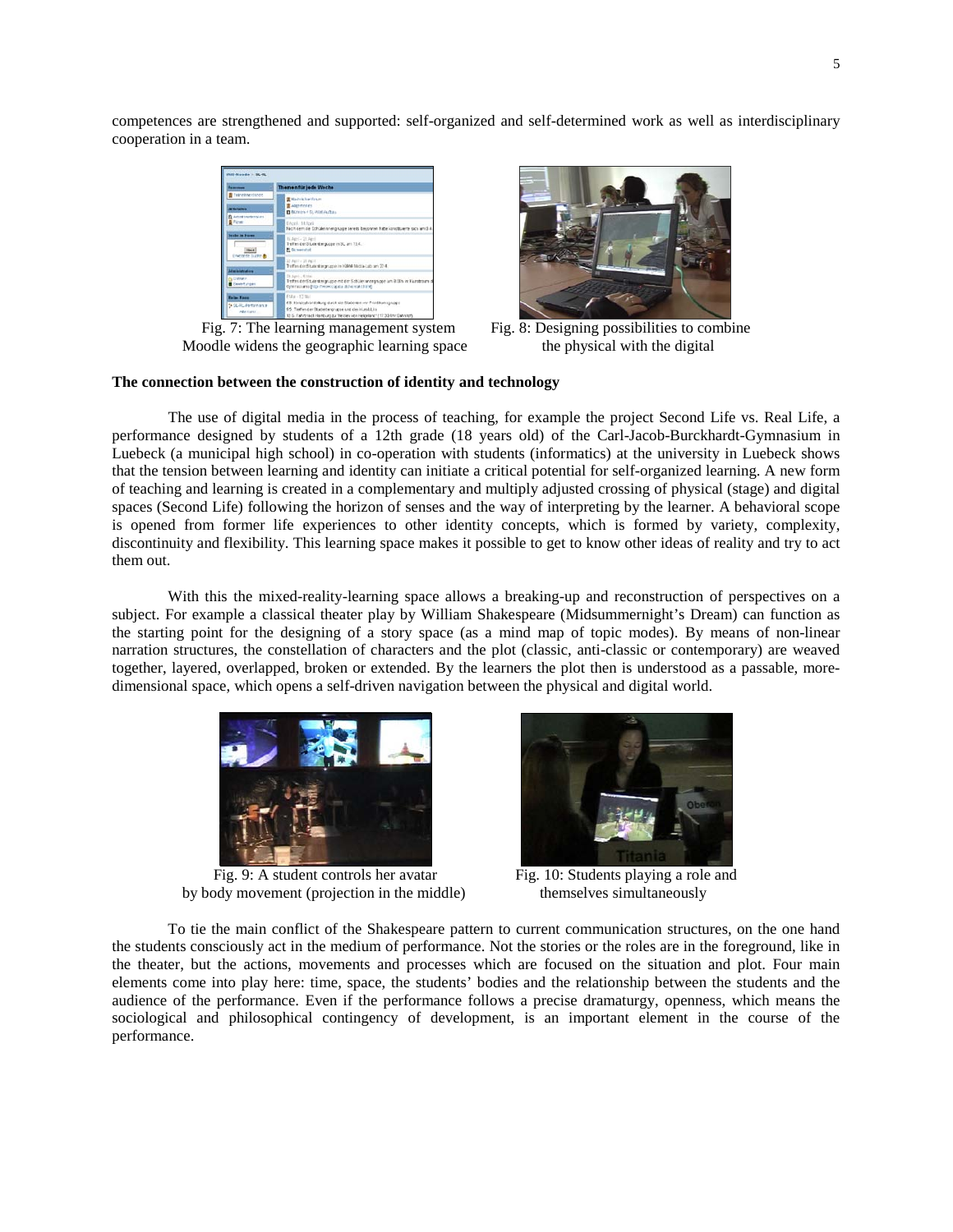



Fig. 11: Self moving snakehair of Fig. 12: Titania activates particle effect the avatar of Hippolyta in the forest of the elves

On the other hand, students communicate in an up-to-date way with "Studi-VZ" (student web platform to exchange information) and mobile phones, beyond our extended version of Second Life. The real action of the students oscillates between the playing, trying and contrasting of a role and the possibility to dismiss these identity constructions in the next moment. For some time they are in the physical or Second Life virtual space or simultaneously in both spaces, but always in alternating identities. In the performance they act as those who play a Shakespearean role; as those who act that they act, and also as those who they really are: as people who construct their own identity. Roles are seen from the physical embodiment as well as the digital embodiment perspective (from an avatar's point of view). *"The aesthetically organized process of learning establishes a relationship to hypothesis, fictions, and events, not yet existing"* (Röll, 2003).

### **Results of the Evaluation**

The teaching project took place in the  $12<sup>th</sup>$  grade arts class with 9 female students (f) at a secondary school (average age 18.5 years) and 5 male university students (m) studying media informatics (average age 23 years). Concerning the answers to the questions a scale was used from 0 = *does not apply at all* to 5 = *applies fully and completely*. The *mean* (arithmetic average) (*M*), the *standard deviation* (measure of the statistically dispersion) (*SD*), and the *median* (relative frequency, not influenced by extremes) (*MD*) were calculated. Some of the questions could only be answered with *No* or *Yes*. These answers are pointed out by percentages. The questionnaire was systemized in five categories.

#### *Ownership and usage of hardware:*

- Most of the female students at school have their own computer at home, whereas all male students at the university have their own computer:  $(f = 77.78\%)$  (m = 100%).
- Both, female students and male students, are working a lot at home with a computer, whereas the male students do this extremely often:  $(f = M 3.67; SD 1.66; MD 4)$  (m = M 4.67; SD 0.58; MD 5).
- While the female students hardly use the computer at school, computer based learning is a significant part of the learning process at university  $(f = M 1.11; SD 0.93; MD 1)$  (m = M 4.33; SD 0.58; MD 4).
- None of the female students owns their own laptop, in contrast most students do:  $(f = 0\%)$  (m = 66.66%).

#### *Usage of web 2.0 technology*:

- Female students use blogs or newsgroups very often, male students hardly at all: (f = *M* 3.89; *SD* 1.62; *MD* 4) (m = *M* 1.69; *SD* 2.08; *MD* 1).
- Almost all students use Wikipedia for their research:  $(f = M 4.00; SD 0.87; MD 4)$  (m =  $M 4.67; SD 0.58$ ; *MD* 5).
- Practically all students use search engines like Google or Yahoo:  $(f = M 4.89; SD 0.33; MD 5)$  (m = M 5.00; *SD* 0.00; *MD* 5).
- None of the students had knowledge about the learning management system *Moodle* before the project started  $(f = 0\%)$  (m = 0%).
- Most of the female students and male students consider the usage of *Moodle* at school or university as meaningful: (f = M 3.22; SD 0.67; MD 3) (m = M 3.00; SD 0.00; MD 3).

*The role of Second Life in learning processes*: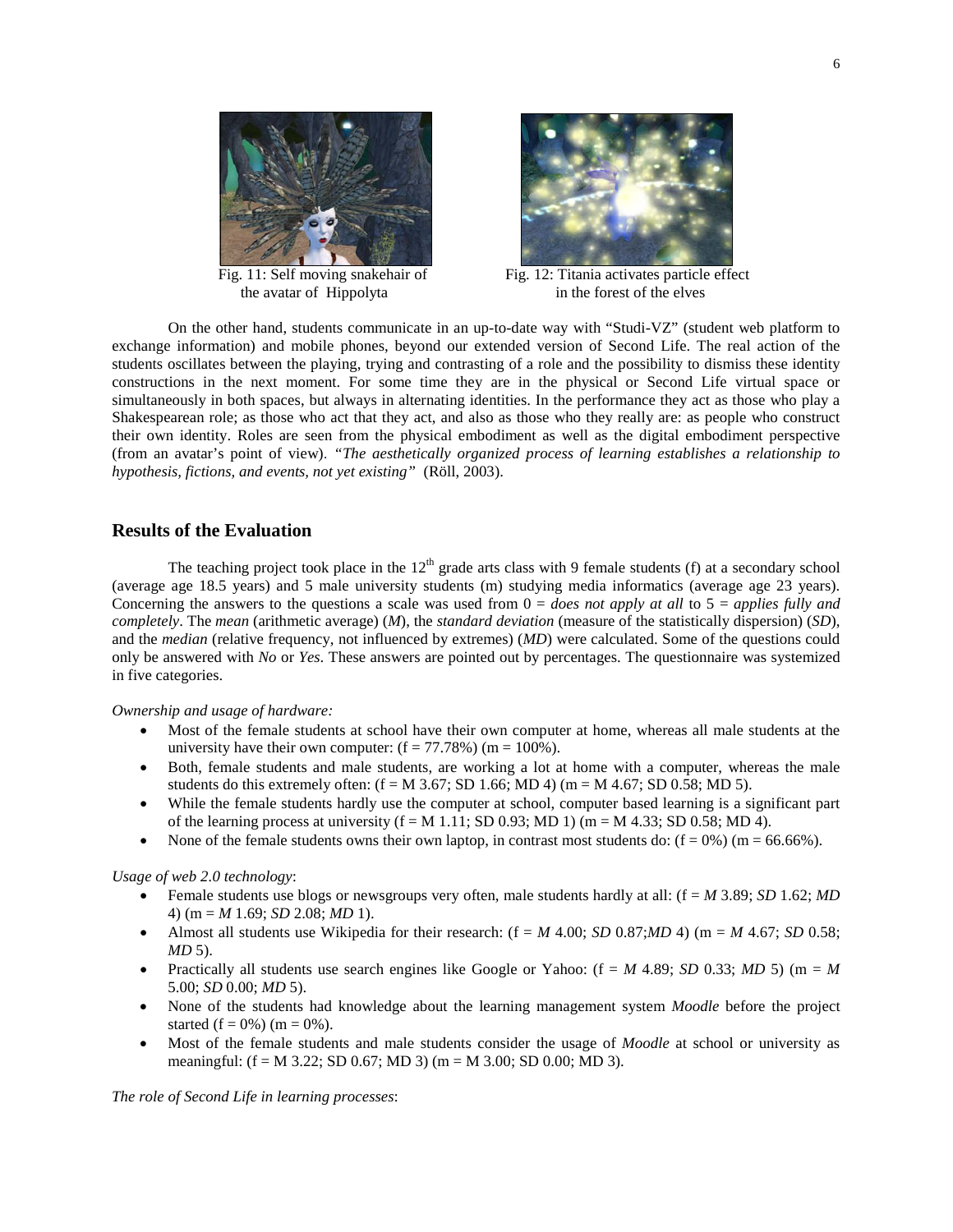- In conclusion the female and male students pointed out, that a practical approach to Second Life during learning processes makes sense:  $(f = M 3.44; SD 0.73; MD 4)$  (m = M 2.67; SD 0.58; MD 3).
- Using Second Life is regarded as a chance for creative work by most of them:  $(f = M 4.11; SD 1.05; MD 4)$  $(m = M 3.33; SD 0.58; MD 3).$
- The project offered more possibilities for the female students in regard to structuring the concept and to focus on the examination of constructions of identity. The male students were more interested in questions of programming:  $(f = M 3.11; SD 0.78; MD 3)$   $(m = M 2.00; SD 0.00; MD 2)$ .
- The crossover of the physical and digital world enabled all of them to develop a critical point of view of Second Life:  $(f = M 3.78; SD 0.67; MD 4)$   $(m = M 4.00; SD 1.73; MD 5)$ .
- Almost all of them point out that Second Life establishes free space for new forms of interaction between physical expression and digital design:  $(f = M 3.78; SD 1.20; MD 4)$  (m = M 2.67; SD 0.58; MD 3).

#### *Assessment of team work, interdisciplinary cooperation, and potentials of the crossover of physical and digital learning space*:

- The majority of the students judge the cooperative work for realizing the aims of the project as positive: (f  $= M 4.40$ ; SD 0.73; MD 5) (m = M 4.00; SD 1.00; MD 4).
- For them, the reason for that is interdisciplinary learning. They experienced a multi-perspective approach to the subject. It is interesting, that the male students experienced this profit stronger:  $(f = M 3.44; SD 0.73;$ MD 3) (m = M 3.33; SD 1.15; MD 4).
- Predominantly in the opinion of both, female students as well as male students, it is possible to develop non-linear structures of narration and thinking by using Second Life, in the sense of an augmentation of the physical space and the own body by using an avatar:  $(f = M 3.22; SD 1.30; MD 3)$  (m = M 2.67; SD 0.58; MD 3).

### **Integration of the Teaching Model into Teacher Education**

At present the results of the evaluation of the tested teaching models at school (as shown above) contribute to a differentiation of the curriculum in the state of Schleswig-Holstein, Germany. In this process there is a focus on the necessity of anchoring the importance of up-to-date technology regarding actual tasks in higher education and school education. As orientation these guidelines establish a basis for the conception of teaching processes within the scope of teaching modules for teacher education.

At IMIS we have developed the so called Open Experimental Modules since 2003. They consist of Application Modules, Approach Modules, and Tool Modules. They are created especially for assisting teachers in higher education and further education to develop and realize pedagogical projects with up-to-date digital, interactive, body- and space-related media. The training modules for teachers in training, carried out collaboratively by IQSH and IMIS at the University of Luebeck, are focusing on the deployment of innovative, interdisciplinary, and aesthetic learning scenarios in education.

### **Summary and Conclusion**

The results of the evaluation show that process oriented teaching with up to date digital media with a broad interface between the physical and the digital world qualifies for complex perception and learning, as well as for a new kind of reflection. Also an intense focusing on identity constructions becomes possible by using these new media. Next to the existing forms of the way youths are influenced by media, differentiated layers of reflection of traditional and innovative potentials are possible because of the contemporary transfer into current pedagogical contexts. This will lead to a further development of the major skills for the  $21<sup>st</sup>$  century. Besides testing of the extended, structured forms of communication and interaction by means of Moodle, the extension of body-related action in physical and digital space will happen simultaneously, including non-standard-interfaces (Wiimote controller, dance mat) via Second Life. In doing so, mental models are not imagined independent of the physical space, but as designable and experiential, connected to an actual, individual, body-based directed action space. The direct use of body- and space-related digital media results in a creative, cooperative and reflexive differentiation of identity and world.